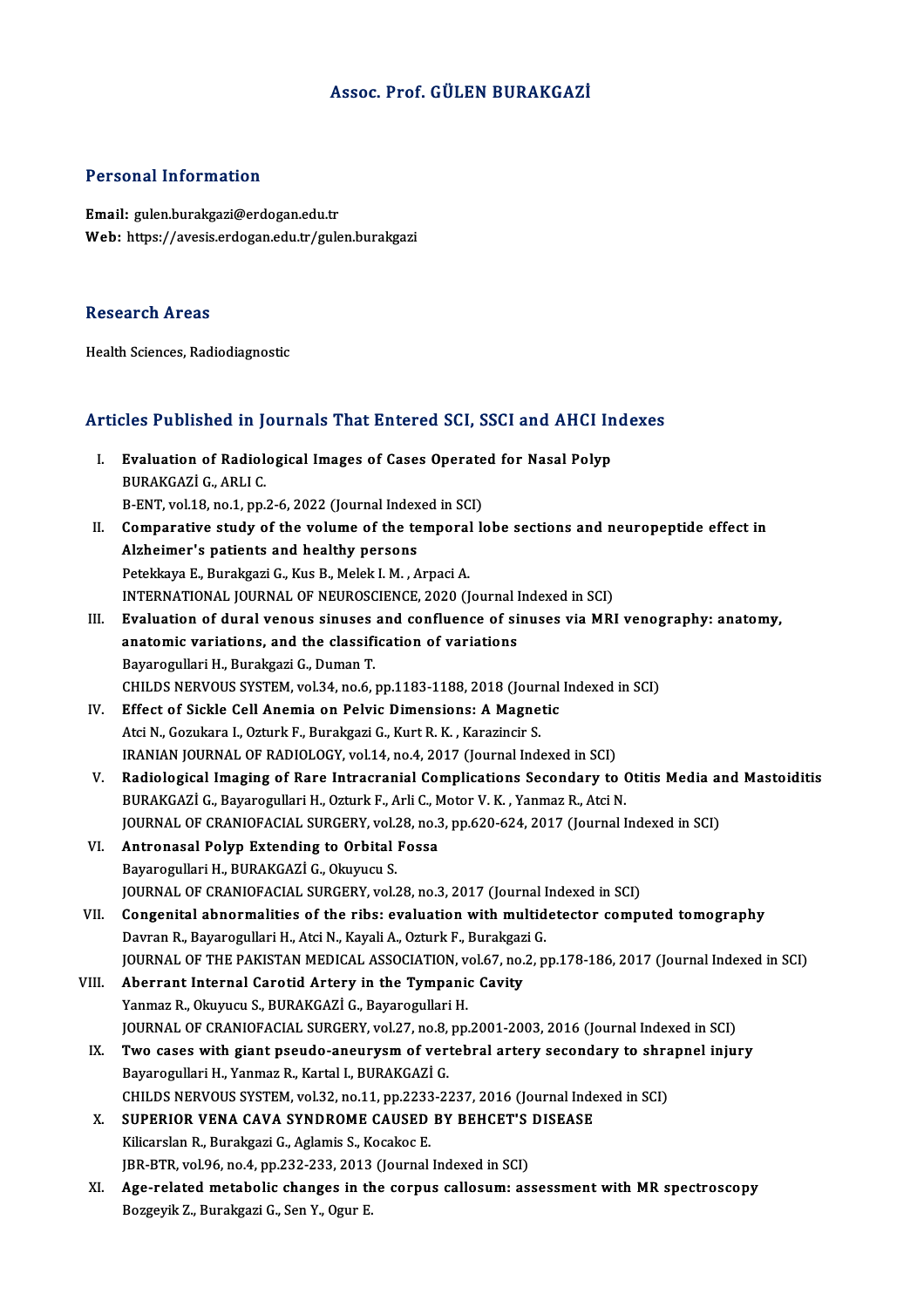### Articles Published in Other Journals

- I. An investigation of olfactory bulb and entorhinal cortex volumes in both patients with Alzheimer's<br>I. An investigation of olfactory bulb and entorhinal cortex volumes in both patients with Alzheimer's<br>disease and bealth An investigation of olfactory bulb and entorhinal cortex volumes in both patie<br>disease and healthy individuals, and a comparative analysis of neuropeptides<br>Retakious E. Kantan Z. Ünalmış D. Buraksari G. Kus B. Malak İ. M. An investigation of olfactory bulb and entorhinal cortex volumes in disease and healthy individuals, and a comparative analysis of neuro<br>Petekkaya E., Kaptan Z., Ünalmış D., Burakgazi G., Kuş B., Melek İ.M. , Arpacı A.<br>Med disease and healthy individuals, and a comparative analysis of neuropeptides<br>Petekkaya E., Kaptan Z., Ünalmış D., Burakgazi G., Kuş B., Melek İ. M. , Arpacı A.<br>Medicine Science İnternational Medical Journal, vol.9, no.4, p Petekkaya E., Kaptan Z., Ünalmış D., Burakgazi G., Kuş B., Melek İ. M. , Arpacı A.<br>Medicine Science İnternational Medical Journal, vol.9, no.4, pp.866-871, 2020 (Other Refereed Natio<br>II. A Rare Complication of Frequent Sph
- Medicine Science İnternational Medical Journal, vol.9, no.4, pp.866-87<br>A Rare Complication of Frequent Sphenoid Sinusitis Is Subdu<br>BAYAROĞULLARI H., KARTAL İ., BURAKGAZİ G., YANMAZ R., ARAS M.<br>The Medical Journal of Mustaf A Rare Complication of Frequent Sphenoid Sinusitis Is Subdural Empyema: Case Report<br>BAYAROĞULLARI H., KARTAL İ., BURAKGAZİ G., YANMAZ R., ARAS M.<br>The Medical Journal of Mustafa Kemal University, vol.9, no.34, pp.105-108, 2 BAYAROĞUL<br>The Medical<br>Institutions)<br>Promokrint The Medical Journal of Mustafa Kemal University, vol.9, no.34, pp.105-108, 2018 (Refereed Journals of Other<br>Institutions)<br>III. Bromokriptin Direnci Olan Makroprolaktinomalı Bir Hastada Kabergolin Tedavisi ile Oluşan Gebeli
- Institutions)<br>Bromokriptin<br>Olgu Sunumu<br>ÖZSAN VILMAZ Bromokriptin Direnci Olan Makroprolaktinomalı Bir Hastada Ka<br>Olgu Sunumu<br>ÖZSAN YILMAZ M., KARAKAŞ E., eren a., BURAKGAZİ G., üstün i., gökçe c.<br>Evret Tın Dorgisi. 201*6 (O*thor Beforeed National Journale)

Olgu Sunumu<br>ÖZSAN YILMAZ M., KARAKAŞ E., eren a., BURAKGAZİ G., üstün i., gökçe c.<br>Fırat Tıp Dergisi, 2016 (Other Refereed National Journals)

- IV. Multidetector Computed Tomography Findings of Craniosynostosis Fırat Tıp Dergisi, 2016 (Other Refereed National Journals)<br>Multidetector Computed Tomography Findings of Craniosynostosis<br>ATCI N., BAYAROĞULLARI H., DÖNER P., KAYALI A., BURAKGAZİ G., ÖZTÜRK KELEŞ F., KARAZİNCİR S.<br>The Ann Multidetector Computed Tomography Findings of Craniosynostosis<br>ATCI N., BAYAROĞULLARI H., DÖNER P., KAYALI A., BURAKGAZİ G., ÖZTÜRK KELEŞ F., KARA!<br>The Annals of Eurasian Medicine, vol.4, no.1, 2016 (Refereed Journals of O The Annals of Eurasian Medicine, vol.4, no.1, 2016 (Refereed Journals of Other Institutions)
- V. Thyroid Hemiagenesis Report of Two Cases Turkiye Klinikleri Journal of Case Reports, vol.23, no.1, pp.84-86, 2015 (Refereed Journals of Other Institutions)
- VI. Gastric metaplasia in gallbladder case report and review of the literature KESİCİ U., KESİCİ S., ZEREN S., TÜRKMEN Ü. A., ÇİMEN M., BURAKGAZİ G. Gastric metaplasia in gallbladder case report and review of the literature<br>KESİCİ U., KESİCİ S., ZEREN S., TÜRKMEN Ü. A. , ÇİMEN M., BURAKGAZİ G.<br>Şişli Etfal Tıp Dergisi, vol.46, no.1, pp.3032, 2012 (Other Refereed Nationa
- VII. Primary Cyst Hydatid in the Neck; Report of One Case<br>KESICI U., KESICI S., TÜRKMEN Ü. A., ULUSOY H., DUMAN A., BURAKGAZI G., YAVUZ E. Şişli Etfal Tıp Dergisi, vol.46, no.1, pp.3032, 2012 (Other Refereed National Journals)<br>Primary Cyst Hydatid in the Neck; Report of One Case<br>KESİCİ U., KESİCİ S., TÜRKMEN Ü.A. , ULUSOY H., DUMAN A., BURAKGAZİ G., YAVUZ E.<br> Turkish Journal of Parasitology, vol.35, no.4, pp.217-219, 2011 (Refereed Journals of Other Institutions)

#### Books&Book Chapters

ooks & Book Chapters<br>I. Maksillofasiyal Travmaların Radyolojik Bulguları<br>RIIRAKÇAZİ G. KARAZİNÇİR S tə & Doon onaptors<br>Maksillofasiyal Travmaların<br>BURAKGAZİ G., KARAZİNCİR S.<br>in ürkiye Klinikleri Ağız Diş ve Maksillofasiyal Travmaların Radyolojik Bulguları<br>BURAKGAZİ G., KARAZİNCİR S.<br>in: ürkiye Klinikleri Ağız Diş ve Çene Cerrahisi - Özel Konular -Maksillofasiyal Travmalar, Rezzan GÜNER, Hikmet<br>AKÇÜL, Editor, türkiye klinikler BURAKGAZİ G., KARAZİNCİR S.<br>in: ürkiye Klinikleri Ağız Diş ve Çene Cerrahisi - Ö<br>AKGÜL, Editor, türkiye klinikleri, pp.22-27, 2018

## AKGÜL, Editor, türkiye klinikleri, pp.22-27, 2018<br>Refereed Congress / Symposium Publications in Proceedings

efereed Congress / Symposium Publications in Proceedings<br>I. Orak Hücreli Anemi Hastalarında S100B Proteini ve Aşikar veya Sessiz Enfarktlar Arasındaki İlişkinin<br>İngelenmesi Incelenmesi<br>İncelenmesi<br>İncelenmesi Orak Hücreli Anemi Hastalarında S100B Proteini ve Aşikar vey<br>İncelenmesi<br>İLHAN G., ÖZCAN O., BURAKGAZİ G., gönül o., SARIFAKIOĞULLARI A. S.<br>44 Hlucel Hematoleji Kongresi Turkey 31 Osteber, 03 Nevember 201 İncelenmesi<br>İLHAN G., ÖZCAN O., BURAKGAZİ G., gönül o., SARIFAKIOĞULLARI A. S.<br>44. Ulusal Hematoloji Kongresi, Turkey, 31 October - 03 November 2018<br>NEUROJMACING MANIEESTATIONS OE REHGET'S DISEASE: A RET

ILHAN G., ÖZCAN O., BURAKGAZİ G., gönül o., SARIFAKIOĞULLARI A. S.<br>44. Ulusal Hematoloji Kongresi, Turkey, 31 October - 03 November 2018<br>II. NEUROIMAGING MANIFESTATIONS OF BEHCET'S DISEASE: A RETROSPECTIVE STUDY FROM EASTE 44. Ulusal Hematoloji Kongresi, Turkey, 31 October - 03 November 2018<br>NEUROIMAGING MANIFESTATIONS OF BEHCET'S DISEASE: A RET<br>MEDITERRANEAN OF TURKEY<br>BURAKGAZI G.. DUMAN F. NEUROIMAGING MANIF<br>MEDITERRANEAN OF T<br>BURAKGAZİ G., DUMAN F.<br>26th International Sumnes

26th International Symposium on Morphological Sciences, Prag, Czech Republic, 5 - 07 July 2018

BURAKGAZİ G., DUMAN F.<br>26th International Symposium on Morphological Sciences, Prag, Czech Republic, 5 - 07 July 2018<br>III. Psoriasis vulgaris hastalarında serum anjiopoietin-like protein 2 düzeyi ile karotis intima media<br>I 26th International Symposium on Morpholog<br>Psoriasis <mark>vulgaris hastalarında serum a</mark><br>kalınlığının ilişkisinin değerlendirilmesi